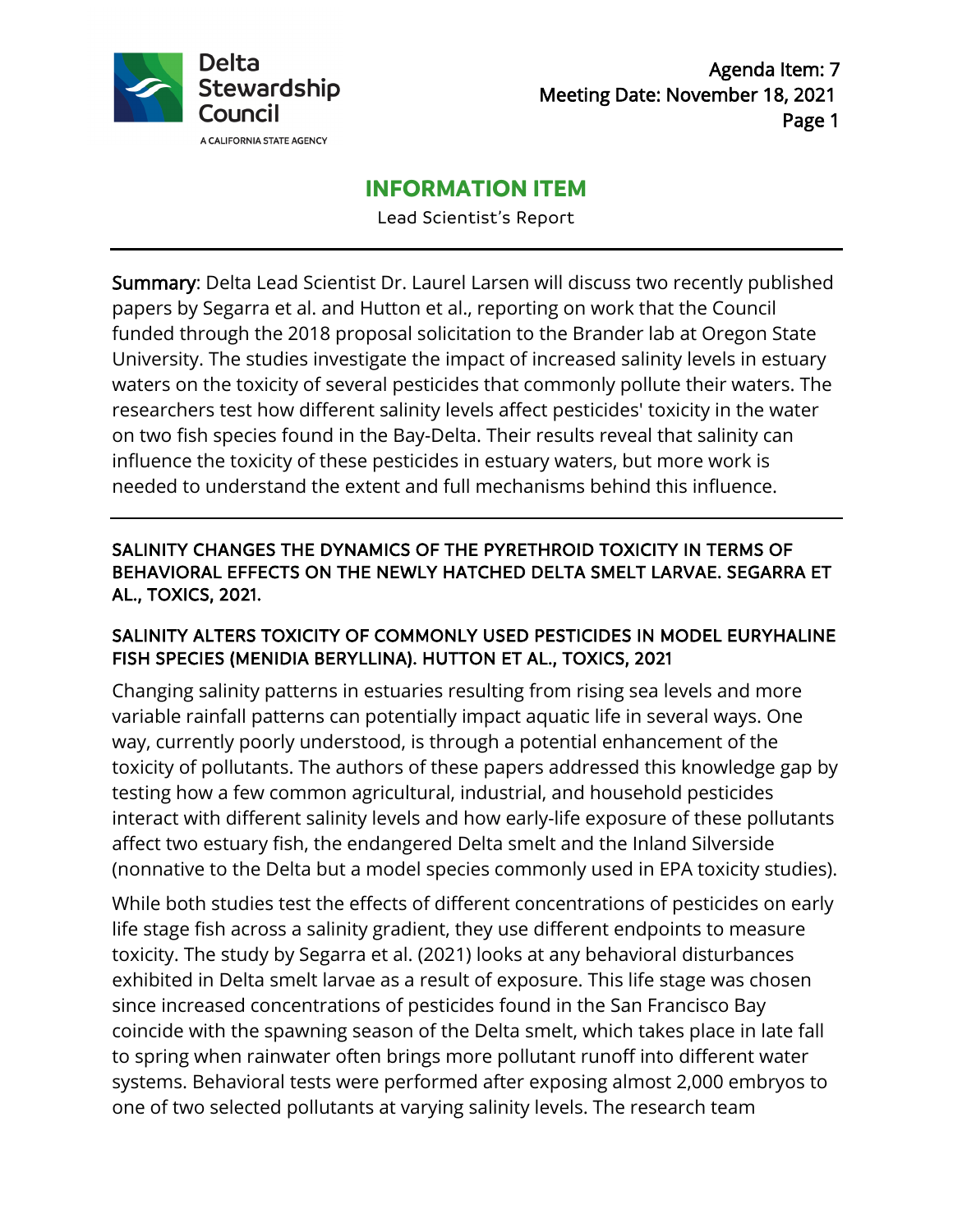# Agenda Item: 7 Meeting Date: November 18, 2021 Page 2

measured swimming activity and movement away from the center of the plate (or wall-hugging), a behavior used to avoid predation, through cycles of light and darkness. The study found that even low concentrations of these pesticides affect Delta smelt larvae behavior, resulting in either hypo- or hyperactivity in the larvae compared to their respective control groups. Additionally, salinity levels also affect the dynamics of pesticide toxicity and larvae behavior. Specifically, there is an inverse correlation between larvae wall-hugging and salinity, meaning that higher salinity levels lead to decreased wall-hugging, a behavior which could potentially put Delta smelt at higher risk of predation in the wild.

The second study, by Hutton et al. (2021), looked at survival rates of Inland Silverside larvae after exposure to one of seven pesticides at two common estuarine salinity levels. While the Inland Silverside is not native to California, it was chosen for this study because it can tolerate a large range of salinity levels and is moderately sensitive to pollutants. As with the first study, the authors concluded that salinity demonstrated a potential to influence toxicity in Inland Silverside larvae. In the higher salinity, the toxicity of most chemicals tested in the study increased, significantly so with a commonly used fungicide. However, the extent to which salinity influences toxicity over a range of salinity levels and other factors is still not fully understood, nor are the mechanisms through which salinity impacts toxicity. Future studies focusing on an extended range of salinities and the many possible mechanisms driving these toxicity changes would lead to better risk assessment of organisms living within these conditions.

Both studies underscore why it is important to understand the changing salinity regimes of estuary systems and the possible enhancing effect higher salinity has on some common pollutants. The studies directly address Action 4D of the 2017-2021 Science Action Agenda, which is to "evaluate the effects of toxicity on aquatic species survival including possible effects on predation." This work is also relevant to Chapter 4 of the Delta Plan, which focuses on protecting, restoring, and enhancing the Delta ecosystem. The vulnerability of important yet critically endangered species such as the Delta smelt can be better assessed when both biological and physical stressors, like altered salinity levels, are factored into their survival circumstances.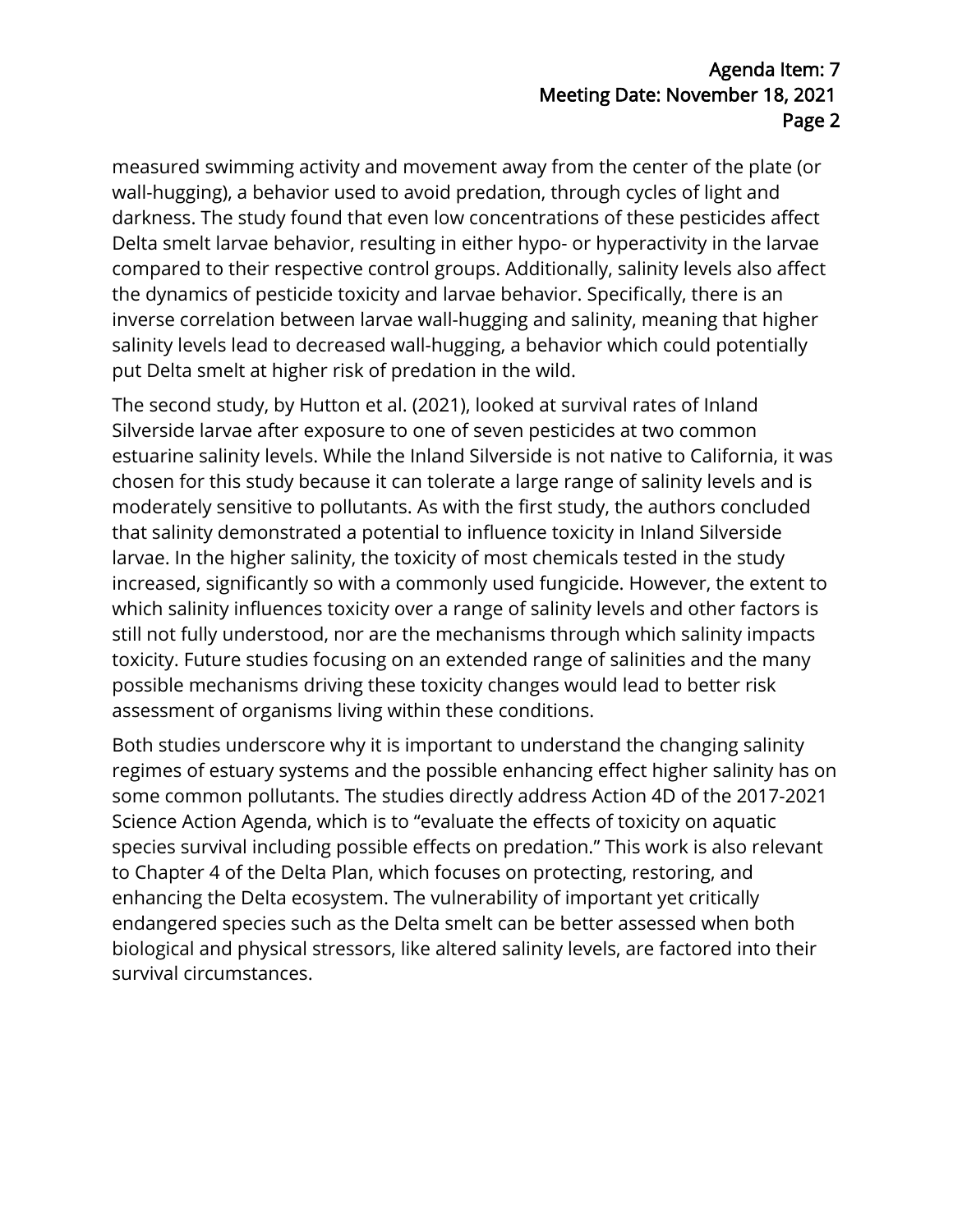# DELTA SCIENCE PROGRAM ACTIVITIES

#### Delta Lead Scientist "Ask-Me-Anything" (AMA) Series

On November 1, Denise Colombano, a postdoctoral scholar at UC Berkeley and a two-time Delta Science Fellow, joined Dr. Larsen to discuss the Delta Science Fellowship opportunity. This AMA session was the second in a series of two sessions focused on fellowship opportunities with the Council for students at the masters through postdoctoral scholar level. Archives of all sessions are available for viewing at the Delta Stewardship Council's Instagram page. The last AMA of 2021 will be held on December 20, at noon.

#### Update on Science Action Agenda

Delta Science Program staff are very close to releasing the first full draft 2022-2026 Science Action Agenda (SAA) for public review. The draft, which will be presented to the Council at its December meeting, will be available for public comment for two months. As a reminder, the SAA prioritizes and aligns science actions to meet management needs for the Sacramento-San Joaquin Delta. The document, updated every four to five years, is used to guide science funding, promote collaboration, and further the vision of *One Delta, One Science*. It is a pivotal part of the Delta Science Strategy. The 2022-2026 SAA has been developed with extensive input from Delta scientists, managers, and stakeholders. To learn more, please visit <https://scienceactionagenda.deltacouncil.ca.gov/> or email [SAA@deltacouncil.ca.gov](mailto:SAA@deltacouncil.ca.gov) 

#### 2021 State of the Estuary Summit Report-out

Every two years, the San Francisco Estuary Partnership hosts a conference that highlights the management and ecological health of the San Francisco Bay-Delta Estuary. The event showcases the latest information about regional work to sustain and improve the estuary's habitats, living resources, water quality, climate resilience, and environmental stewardship.

This year, the event pivoted to a free, fully virtual, one-day State of the Estuary "Summit" held on Friday, October 1, that spotlighted environmental justice, community engagement, and climate resilience. Approximately 750 people registered for the summit, originating from across the San Francisco Estuary and as far away as Hawaii and the United Kingdom. Just under half of the registrants represented federal, state, and local governments. In contrast, approximately 17% represented NGOs, 10% represented consultants, 10% academic institutions, and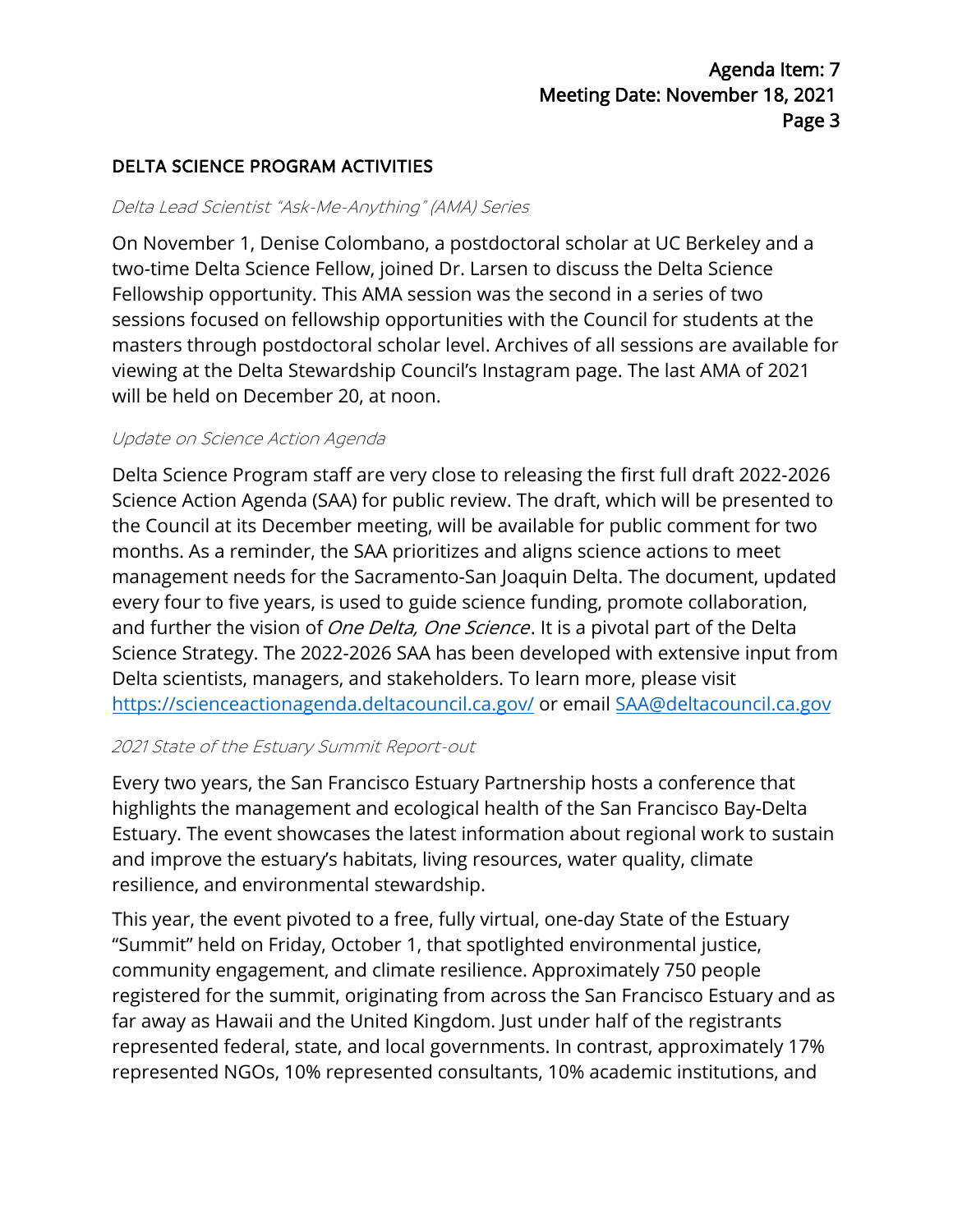the remaining registrants represented a mix of education, water and wastewater entities, Native American groups, and private interests.

The morning plenary featured a lineup of luminary speakers including the Delta Stewardship Council's Special Assistant for Planning and Science, Amanda Bohl, U.S. Congresswoman Jackie Speier, Resources Agency Secretary Wade Crowfoot, and Native American Spokespeople Corrina Gould from the Confederated Villages of Lisjan, and Valentin Lopez from the Amah Mutsun Tribal Band and Mamah Mutsun Land Trust. Afternoon plenaries featured innovative partnerships and community and youth efforts aimed towards building resilience against climate change and addressing environmental justice and included a talk on Delta Adapts by the Council's Harriet Ross.

Midday and late afternoon breakout groups gave attendees the chance to participate in more intimate discussions centered around 15 topic areas of timely significance to the region. These were organized by moderators from throughout the estuary, and topics included (but were not limited to) the integration of science activities across the Bay-Delta interface, key management questions to address nutrient enrichment, how traditional ecological knowledge is woven into western science and management, new science advancing living shoreline concepts, and humanizing the homeless through empowerment and health initiatives.

To watch recordings of the plenary talks: [https://www.sfestuary.org/state-of-the](https://www.sfestuary.org/state-of-the-estuary-conference/)[estuary-conference/.](https://www.sfestuary.org/state-of-the-estuary-conference/)

# ON YOUR RADAR

### Environmental Justice Brownbag Series

The third talk of the four-part environmental justice brownbag series took place on November 3 with a talk on Indigenous justice by Dr. Kyle Whyte of the University of Michigan. The last talk will be given by Dr. Raoul Lievanos of the University of Oregon. This talk will be taking place Wednesday, December 8<sup>th</sup> at 12-1PMwhere he will be speaking on climate justice related to sea level rise and flooding risk in Stockton. As a reminder, all the series' talks are open to the public, will feature a Q&A segment, and are available through zoom registration.

For more information on the rest of the series:

[https://caseagrant.ucsd.edu/events/webinar-environmental-justice-reforms-in](https://caseagrant.ucsd.edu/events/webinar-environmental-justice-reforms-in-government)[government.](https://caseagrant.ucsd.edu/events/webinar-environmental-justice-reforms-in-government) Recordings of past talks are available on the Council's [YouTube](https://www.youtube.com/channel/UC0eTQekhfMUXBY9CGTU8yjg) [channel.](https://www.youtube.com/channel/UC0eTQekhfMUXBY9CGTU8yjg)